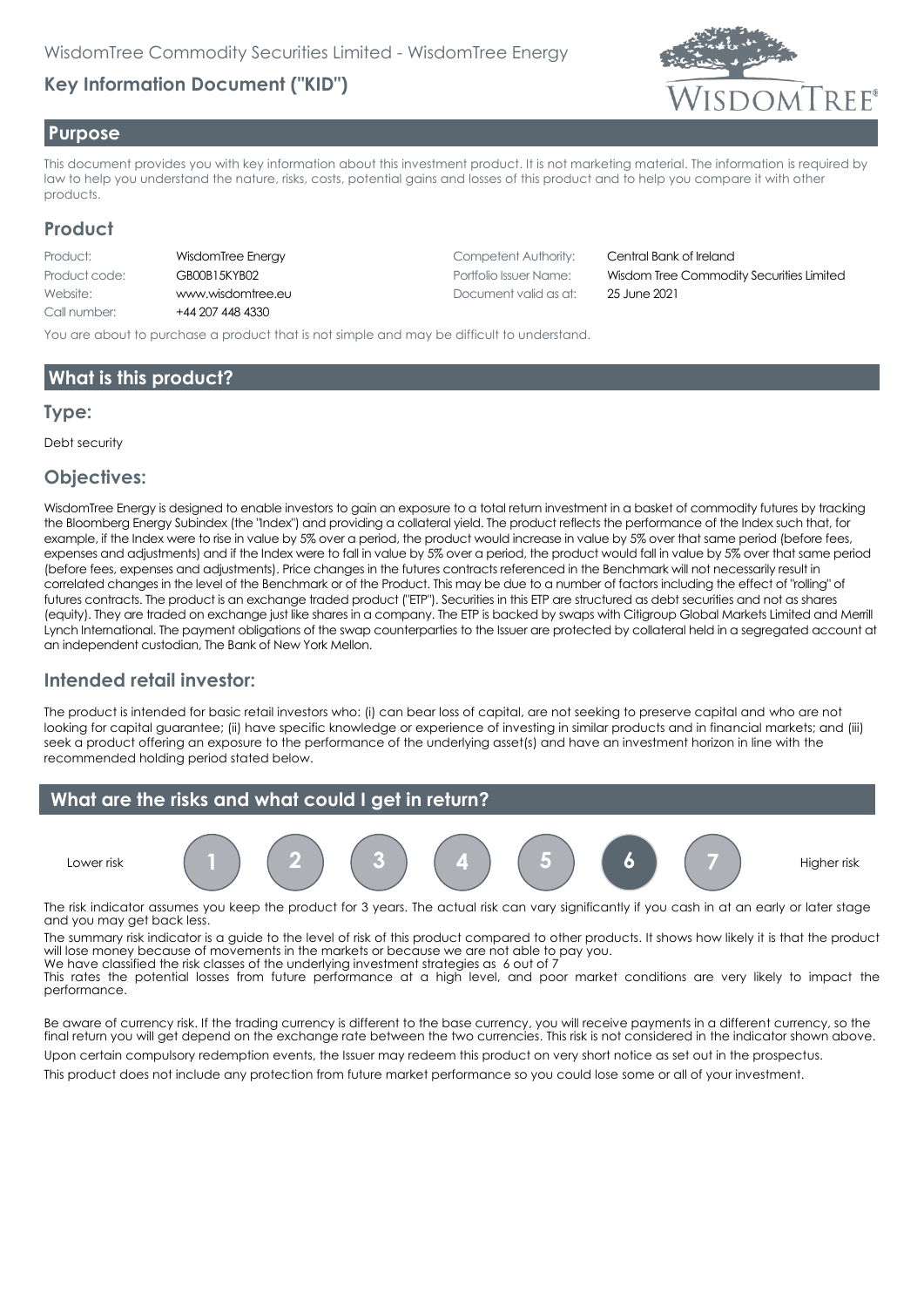# **Key Information Document ("KID")**



## **Performance scenarios**

| <b>Investment 10000 USD</b> |                                     |               |              |                                             |  |
|-----------------------------|-------------------------------------|---------------|--------------|---------------------------------------------|--|
|                             |                                     | 1 year.       | 2 years.     | 3 years.<br>(recommended<br>holding period) |  |
| Stress scenario             | What might you get back after costs | 4888.08 USD   | 3484.52 USD  | 2 641.2 USD                                 |  |
|                             | Average return each year            | $-51.12\%$    | $-40.97%$    | $-35.84%$                                   |  |
| Unfavourable scenario       | What might you get back after costs | 6004.27 USD   | 4 526.56 USD | 3 542.89 USD                                |  |
|                             | Average return each year            | -39.96%       | $-32.72\%$   | $-29.24\%$                                  |  |
| Moderate scenario           | What might you get back after costs | 8874.5 USD    | 7857.71 USD  | 6 957.42 USD                                |  |
|                             | Average return each year            | $-11.25%$     | $-11.36%$    | $-11.39\%$                                  |  |
| Favourable scenario         | What might you get back after costs | 13 018.79 USD | 13 538.4 USD | 13 560.69 USD                               |  |
|                             | Average return each year            | 30.19%        | 16.35%       | 10.69%                                      |  |

The figures shown include all the costs of the product itself, but may not include all the costs that you pay to your advisor or distributor. The figures do not take into account your personal tax situation, which may also affect how much you get back.

This table shows the money you could get back over the recommended holding period, under different scenarios, assuming that you invest 10 000 USD.

The scenarios shown illustrate how your investment could perform. You can compare them with the scenarios of other products.

The scenarios presented are an estimate of future performance based on evidence from the past, and are not an exact indicator. What you get will vary depending on how the market performs and how long you keep the investment.

The stress scenario shows what you might get back in extreme market circumstances, and it does not take into account the situation where we are not able to pay you.

Market developments in the future cannot be accurately predicted. The scenarios shown are only an indication of some of the possible outcomes based on recent returns. Actual returns could be lower.

#### **What happens if WisdomTree Commodity Securities Limited is unable to pay out?**

The Issuer is a special purpose company. In case of a default by the Issuer (or where relevant, the swap counterparty), any claims made against the Issuer will be satisfied in order of the priority of payments set out in the conditions of the product. If the net proceeds from the enforcement of the secured property relevant to the product are not sufficient to meet all obligations and make all payments then due in respect of the securities, the obligations of the Issuer in respect of such securities will be limited to the net proceeds of realisation of the relevant secured property. In these circumstances you may suffer a loss if you cannot realise the full value of your investment.

# **What are the costs?**

#### **Costs over Time**

The Reduction in Yield (RIY) shows what impact the total costs you pay will have on the investment return you might get. The total costs take into account one-off, ongoing and incidental costs.

The amounts shown here are the cumulative costs of the product itself for three holding periods. The figures are estimates and may change in the future.

The person selling you or advising you about this product may charge you other costs. If so, this person will provide you with information about these costs, and show you the impact that all costs will have on your investment over time.

| Investment 10000 USD            |           |              | If you cash in after 1 year. If you cash in after 2 years. If you cash in after 3 years. |
|---------------------------------|-----------|--------------|------------------------------------------------------------------------------------------|
| <b>Total costs</b>              | 88.74 USD | 157.92 USD L | 210.8 USD                                                                                |
| Impact on return (RIY) per year | $-0.99\%$ | $-0.99\%$    | $-0.99%$                                                                                 |